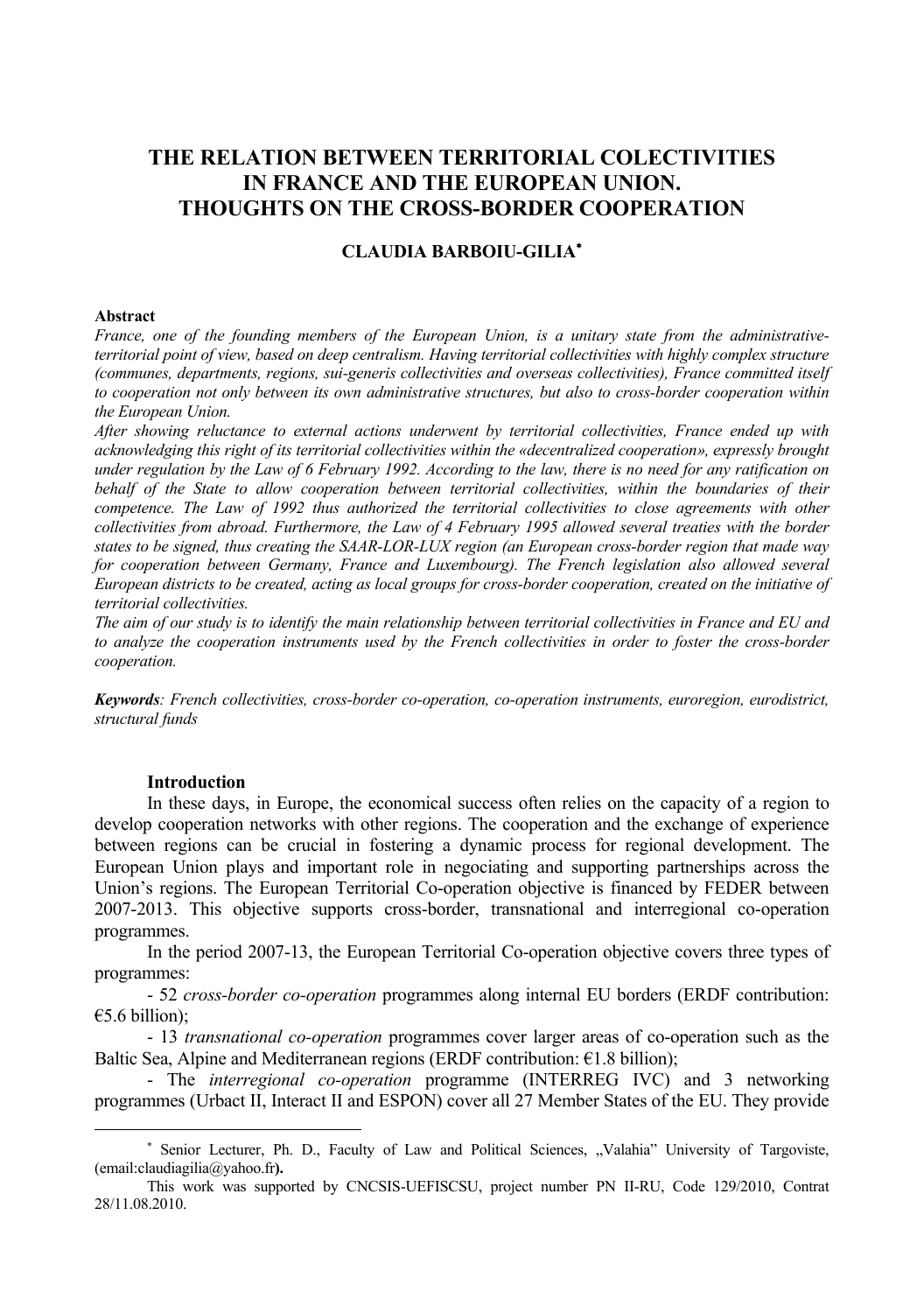a framework for exchanging experience between regional and local bodies in different countries (ERDF contribution:  $\epsilon$ 445 million)<sup>1</sup>.

The aim of our study is to identify the main relationships between territorial collectivities in France and the European Union and to analyse the cooperation instruments used by the French collectivities in order to increase the cross-border cooperation in particular, but also to highlight the way in which the funds granted by the European Union helped the French regions to develop.

The first step of our scientific approach is a brief presentation of the French administrative organization in order to highlight the role played by the regions in the administrative-territorial architecture of France.

In order to achieve the objectives of our research, the next step is to analyse how the French legislator regulated the cooperation instruments.

The importance of our study also consists in showing the way in which the French territorial collectivities, the regions in particular, understood the major role of cooperation in developing the communities and improving the relationships between the European Union's citizens. The cooperation instruments used by France can be regarded as models of good practice for Romania. The European funds absorption and a good management determined the French regions to experience an accelerated dynamic.

Under this consideration, we appreciate the subject we have propose is actual and our scientific approch is useful.

#### **1. Preliminary thoughts on the administrative-territorial organization of France**

The French political system is mainly based on the representative democracy, both at local and national level. The instruments of direct democracy are limited within the French system. We are talking here only about the referendum, there is no way for popular initiative or the power of veto. In its attempt to bring the citizen closer to the political decision, the French legislator inserted within the French legislation several elements of participatory democracy. We have to mention that this formula is not to be found *expresis verbis* within the French legislation, but we do fiind the concept of *local democracy* or *proximity democracy*<sup>2</sup> .

The relationship between the French Republic and its constituent collectivities are regulated by Title XII and Title XIII of the Constitution, and also by special laws. According to Art. 72 of the Constitution, the territorial collectivities of the Republic are communes, departments, regions, suigeneris collectivities and overseas collectivities, provided by Art.  $74<sup>3</sup>$ . Any other collectivity can be created according to the law, instead of one or several of the above mentioned collectivities, if necessary.

The administrative-territorial organization of France is complex<sup>4</sup>. One of the most debated issues in France concerns the optimal dimensions of territorial collectivities, but also the optimal number of  $\alpha$ , administration levels<sup> $\frac{1}{2}$ 5.</sup>

 $\frac{1}{1}$ <sup>1</sup> http://ec.europa.eu/regional\_policy/cooperate/cooperation/index\_en.cfm

<sup>&</sup>lt;sup>2</sup> On proximity democracy, participatory democracy and representative democracy, as they were conceptualized by French politicians, in Yves Sintomer, *Enjeux et attentes d'une démocratie participative*, p. 140 în *Conseil de quartier. Mode d'emploi*, Les editions d'Adels, 2003 (the material can be checked on: http://www.adels.org/edition/complement\_guide\_conseils\_quartier\_oct03.pdf

<sup>&</sup>lt;sup>3</sup> Dominique Grandguillot, *Les collectivités territoriales après la réforme*, (Paris, Gualiano Publishing House, 2011). 4

<sup>&</sup>lt;sup>4</sup> The restyle of the French society triggered an update of the complex administrative organization of France. In 2009, the French administration underwent a substantial reform, which will take place in several steps. The President of the Republic grounded the inception of this reform on the following reasons: "*French people criticize the jacobine centralization they feel like the Government administration doesn't come close to the citizens and their activities. French people are more and more critical as far as descentralization is concerned and the organization of local collectivities. From their perspective, the number of local collectivities is too high. They are browned of the increasing local inland revenue and costs of collectivities' activity. (...) The French citizens, our enterprises, our inland civil*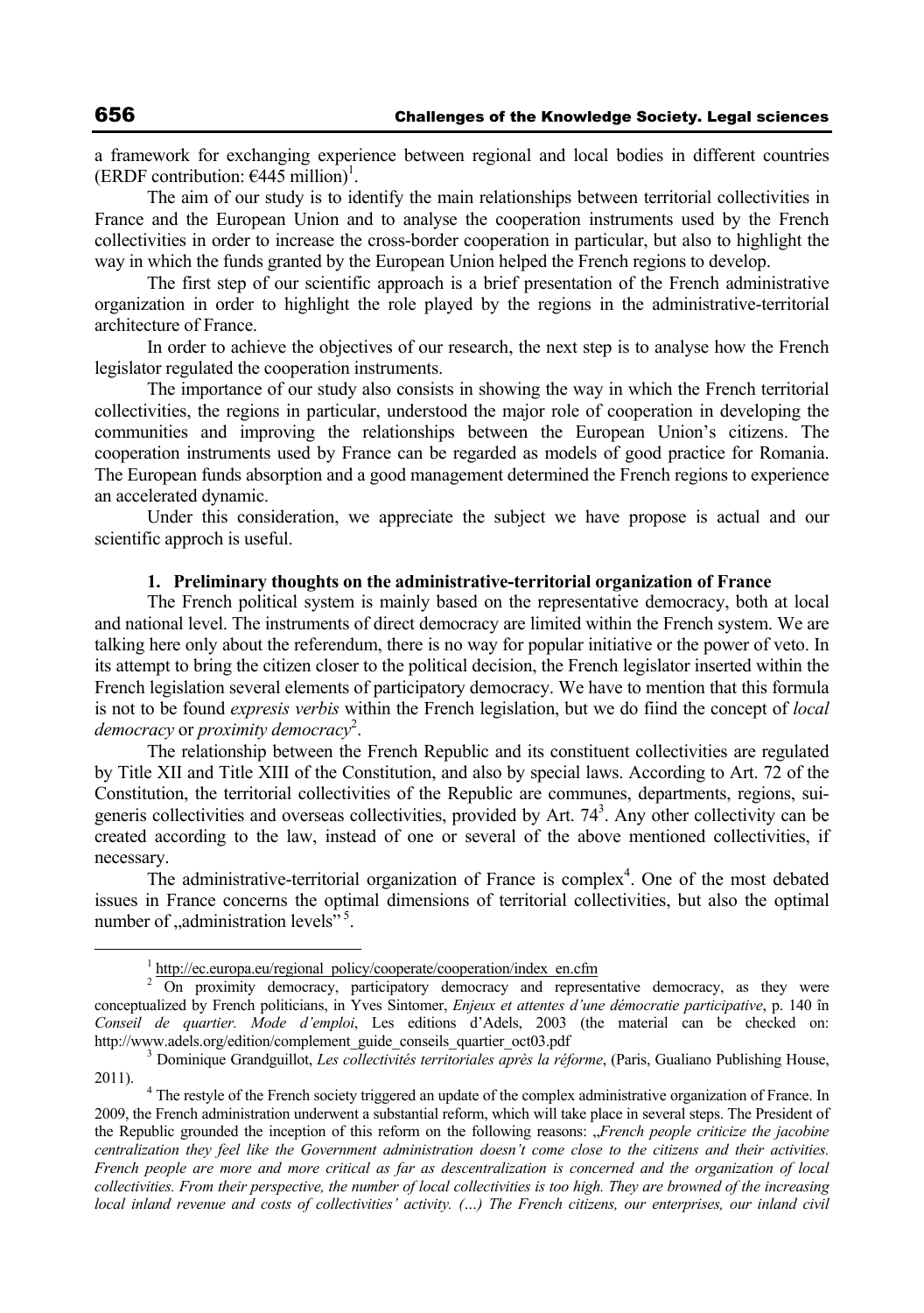$\overline{a}$ 

There are three levels of administration in France:

1. *the communes* – the basic unit of local public administration. It is the oldest level and the closest to the citizen. There are 36.682 communes and they succeeded in 1789 the old parishes. The mayor, who is elected by the municipal council, represents the state within the commune, but he also fills the local executive power. France is one of the countries with a high number of communes. In order to cope with the risk of plotting the local public policies, there has been developed an *intercommunal level*, which enables several communes to manage together certain public services and to develop certain policies. In order to meet this target, there have been created Public Institutions for Intercommunal Cooperation  $-$  EPCI $<sup>6</sup>$ , which are public persons, lacking the status of</sup> territorial collectivities. These Institutions are the outcome of the territorial collectivities' will;

2. *the departments* – they have been created in 1789. The 100 departments form one of the three levels of local government. 96 departments are metropolitan and 4 of them are to be found in the overseas territories. These territorial collectivities are administered by a General Council, elected once in three years. Each counsellor is elected for one canton. Furtehr on, there is a new territorial subdivision within a department – *the arondissment*, where a Subprefect represents the Government;

3. *the regions* (in number of 22) – the officially became territorial collectivities in 1982. The first election for the Regional Council took place in 1986, by means of universal vote.

The Government is represented by the mayor, prefect and regional prefect. In France, there are also the *sui-generis collectivities* and the *ovserseas collectivities* besides the territorial collectivities.

Within the Metropolis, *Paris*, *Lyon* and *Marseille* have a sui-generis status. These cities are divided into arondissments, which elect the arondissment mayors and counsellors. Paris has a double status: commune and department. *Corsica* also has a particular institutional organization.

French Polynesia and New Caledonia make the so-called *overseas countries* (*Pays d'outre mer au sein de la République*"). By means of local referendum, which is going to take place in 2014, these two entities will decide if they continue to part of the French Republic<sup>7</sup>.

Following a simple analysis, we notice how complex is structured the local public French administration. The French territorial collectivities play a crucial role within the social life.

# **2. The relatinship between the French territorial collectivities and the European Union, regulated by the French legislation**

Having territorial collectivities with a highly complex structure, France opened itself to cooperation not only between its own administrative structures, but also to cross-border cooperation within the European Union.

The cooperation between cross-border regions has been developed ever since 1970 in order to solve the actual problems that the citizens living in cross-border regions had to deal with (environment protection, issues related to cross-border workers etc.).

*servants, office holders, our contry on the whole, is waiting for a deep reform in terms of local organization. The French citizens want the structures to be simplified, the competences to be cleared up, the responsibilities to be identified and the local expenses to be reduced. It's a matter of effectiveness, but also of democracy. (…) We need to update the country more than ever We need challenging and innovative answers.* The whole speech held by the French President can be checked on: *http://reformedescollectiviteslocales.fr* <sup>5</sup>

Dana Apostol Tofan, *European Administrative Institutions* (Bucharest, C.H. Beck, Publishing House, 2006), p.143.

 $6$  In 2010, in France there were 16 urban communities (with 413 communes and 7.6 mil. inhabitants), 181 conglomerate communities (with 3107 communes and 22,5 mil. inhabitants) and 2.409 communities of communes (with 31.224 communes and 27,5 mil. inhabitants). For further details, please check: http://www.dgcl.interieur.gouv.fr 7

Marc Thoumelou, *Collectivités territoriales quel avenir?,* (Paris, La Documentation française Publishing House, 2011), p.13-24.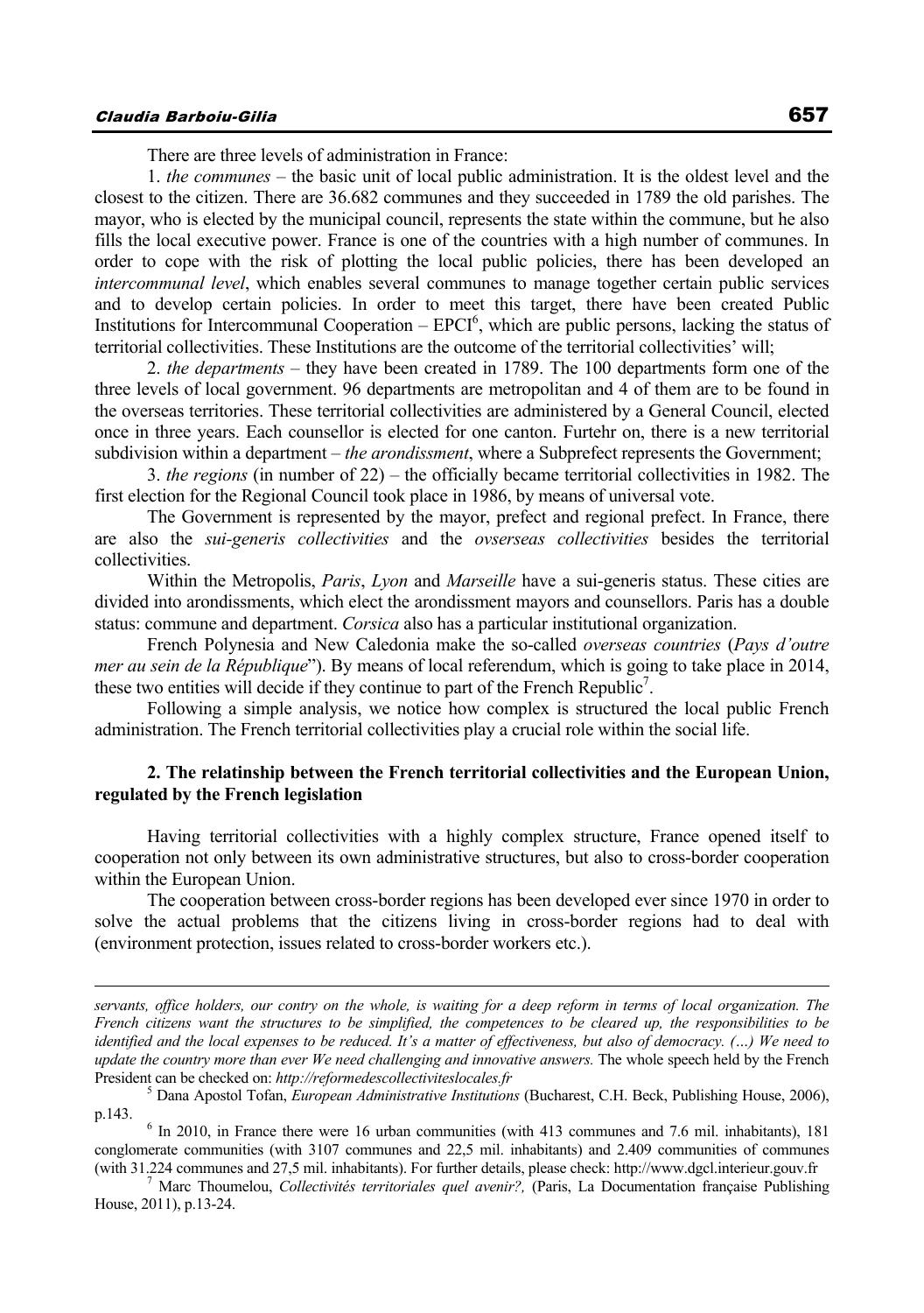The law of 2 March 1982 regarding the rights and liberties of communes, departments and regions<sup>8</sup> used to regulate the *cross-border cooperation* in the Art. 2. By means of the Prime Minister (Pierre Mauroy) curricula of 26 May 1983, there has been created the institution of *The delegate for external actions* of local collectivities. This institution acknowledged the concept of external action of territorial collectivities.

Once the Law of 6 February 1993, regarding the territorial administration of the Republic, has been adopted, France legally acknowledges in Title IV the – *Descentralized cooperation*. Art 131 indent 1 of the above mentioned Law stipulates the following aspects: "the territorial collectivities" were valid to close agreements with foreign territorial collectivities, within the boundaries of their specific competences and with the obligation to obey France's international commitments".

At first, France proved to be reluctant to the external actions of territorial collectivities, but it ended up by acknowledging this right of its territorial collectivities within the «descentralized cooperation», stipulated by Law of 6 February 1992. According to the law, the Government doesn't have to ratify the cooperation between territorial collectivities, within the boundaries of their competences. Cooperation is achieved in various forms: development support, institutional support, common management of goods and services, cross-border cooperation or inter-regional cooperation.

The Law of 4 February 1995 also enabled several treaties to be signed with the neighbor states, thus creating the SAAR-LOR-LUX region (it's about an European cross-border region which made way for cooperation between Germany, France and Luxembourg).

The law of 13 August 2004 regarding the local liberties and responsibilities issued the concept of "*European district*", a legal entity with financial autonomy. These districts are local groups for cross-border cooperation, founded at the initiative of territorial collectivities.

The Law of 2004 also enables the establishment of mixed groups with members from the neighbor country collectivities in order to commonly create and manage territorial projects, equipments and public services. The Law simplifies at once the authorization procedure for those collectivities that attend foreign structures. The legal norms authorize the transfer of structural funds management to territorial collectivities, transfer experimetally exercised by the Alsace region.

#### **3. Instruments for cross-border cooperation used by France**

The territorial collectivities are not regarded as leading actors within the European construction, they act at European level through the agency of the Committee of the Regions, created in 1992. As far as the lobby actions are concerned, the territorial collectivities use to associations: the Assembly of European Regions (AER) and the Council of European Municipalities and Regions (CEMR), two groups that originally created the Committee of the Regions.

Nowadays, all the French regions have an office in Bruxelles. These offices are working particularly on issues related to the competences of local and regional collectivities, such as: social problems, economical development, transports, environment, education (social mobility of young people), culture, research and innovation. Their mission is to initiate a dialogue with the European institutions, aiming to help the collectivities to build up a «cross-border» partnership. In order to use the resources on mutual basis or because they share the same problems, certain regions gather together so they could establish a commune structure designed to represent them. This would be the case of the following regions: Bretagne, Pays de la Loire and Poitou-Charentes.

In 2006, for better cooperation, several associations of the local power have established the European House of Local Authorities (Maison européenne des pouvoirs locaux<sup>9</sup>).

According to an account issued in 2010 regarding the cross-border policy<sup>10</sup>, France has  $3.000$ km of border line, meaning 20% of the metropolitan territory is opend towards the neighbor

**<sup>8</sup>** Loi n°82-213 du 2 mars 1982 relative aux droits et libertes des communes, des departements et des regions (Loi Defferre), JOFR du 3 mars 1982 p. 730.

 $9$  http://www.pouvoirs-locaux-francais.eu/ (Accessed January 20, 2012).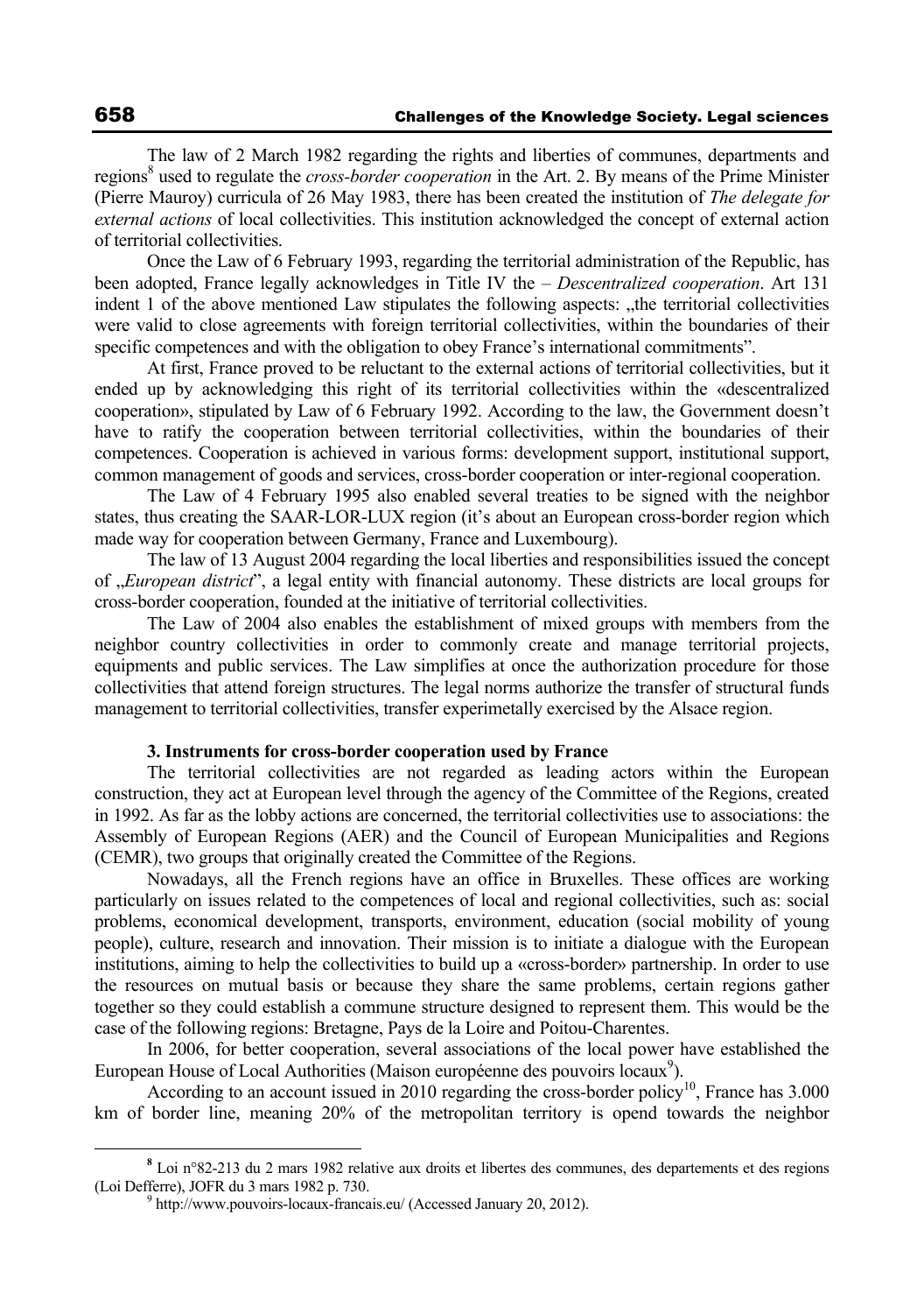countries. In France, 16 regions and 28 departments are facing the cross-border, while 10 mil. of French people live near the cross-border lines.

Instruments for cross-border territorial cooperation:

 $LCCG$  – The Local Cross-border Cooperation Group – it's a legal instrument, made possible by the Karlsruhe Agreement in order to facilitate cross-border cooperation. The general code of territorial collectivities provides a number of forms of public inter-communal cooperation establishments, which might adjust to cross-border cooperation<sup>11</sup>;

- ECCG – European Cross-border Cooperation Groups<sup>12</sup>;

- ECG – Euro-regional Cooperation Groups.

France collaborated very well with its neighbor countries and created Euro-districts in the first place, which may function within the Euroregions. Most of the Euroregions turned afterwards into European cross-border cooperation groups.

France is involved in 21 programmes for territorial cooperation: there are 9 programmes for cross-border cooperation, 5 programmes for transnational cooperation within the metropolitan area and 3 programmes within the overseas departments. Other 4 programmes aim at inter-regional cooperation: INTERACT II, URBACT II, ESPON/ORATE and INTERREG IV C.

| $N^{\mathrm{o}}$ | EGCT <sup>13</sup>                                      | <b>Member States</b>    | Data of<br>constitution |
|------------------|---------------------------------------------------------|-------------------------|-------------------------|
|                  | Eurometropool Lille-Kortrijk-Tournai                    | FR-BE                   | 2008/01                 |
| 2.               | Amphictyony                                             | <b>GR-CY-IT-FR</b>      | 2008/12                 |
| 3.               | West-Vlaanderen/Flandre-Dunkerque-Côte d'Opale          | <b>BE-FR</b>            | 2009/04                 |
| 4.               | Euroregion Pyrénées-Méditerannée                        | ES-FR                   | 2009/08                 |
| 5.               | Eurodistrict Strasbourg - Ortenau                       | <b>FR-DE</b>            | 2010/02                 |
| 6.               | GECT-INTERREG - Programme Grande Région<br>(SaarLorLux) | FR-DE-BE-<br><b>LUX</b> | 2010/04                 |
| 7.               | Cerdanya Cross-Border Hospital                          | ES-FR                   | 2010/04                 |
| 8.               | <b>Eurodistrict SaarMoselle</b>                         | <b>FR-DE</b>            | 2010/05                 |
| 9.               | <b>Espacio Portalet</b>                                 | FR-ES                   | 2011/05                 |

Here is a chart to serve this purpose:

As far as the government level is concerned, the Government of France initiated a series of dialogues with the Governments of neighbor countries regarding the whole cluster of border issues. The Ministry of Foreign Affairs in France, Germany and Switzerland hold every year meetings with the administration of the border regions, lands and cantons. There has been established an intergovernmental committee regarding the cross-border cooperation with Luxembourg. There is a borderland committee with Italy. Several administrations in France and the neighbor countries have established committees or commissions which get together on a regular basis and discuss on topics

<sup>&</sup>lt;sup>10</sup> The report can be checked on: http://territoires.gouv.fr/sites/default/files/datar/20100619-rapport-

transfrontalier.pdf (Accessed January 10, 2012).<br><sup>11</sup> Example: LCCG Euro-Institut, established in 2003 for six years, whose members are from Kehl and Ortenaukreis in Germany, the Alsace region, the Bas-Rhin department and

<sup>&</sup>lt;sup>12</sup> 90% of the ECCG's located at the French borders are LCCG's with «governance» vocation, designed to create territorial cross-border projects (or integrated cross-border strategies). For instance: LCCG Lille/ Kortrijk/ Tournai (France – Belgium) is the first LCCG. For further details: *Synthèse du Séminaire GECT du 20 janvier 2011*  (the material can be checked on: http://www.europe-en-france.gouv.fr/Centre-de-ressources/Etudes-rapports-etdocumentation/Connaitre-les-programmes-europeens-Synthese-du-Seminaire-GECT-du-20-janvier-2011 (Accessed January 27, 2012).<br><sup>13</sup> List of European Groupings of Territorial Cooperation: http://portal.cor.europa.eu/egtc/en-

US/Projects/Documents/2011-10-10%20List%20of%20existing%20EGTC.pdf (Accessed January 20, 2012).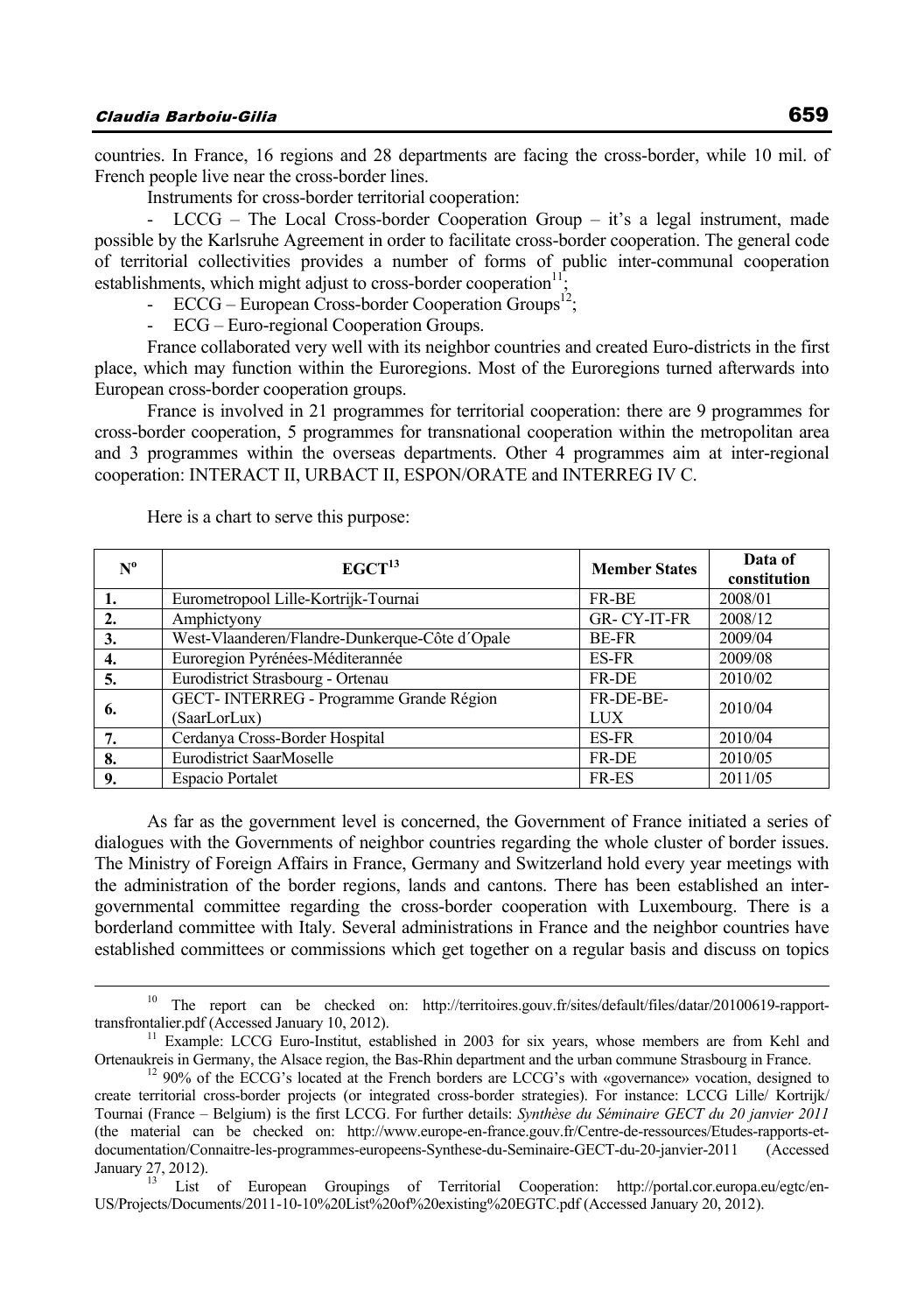that fall under their competence, issues related to taxation and the transport infrastructure in particular.

#### **4. The role of structural funds in the regional development of France**

In France, the regional policy of the European Union is coordinated by the Interministerial Delegation for Territorial Planning and Regional Attractiveness - *Délégation interministérielle à l'aménagement du territoire et à l'attractivité régionale* (DTPRA). The structural funds are the main tool to put into practice the regional policies and aim to reduce the regional disparities in Europe. The European Union established in 1994 a cohesion fund designed for the countries with a national gross income lower than 90% of the communitarian average.

France ranged with the seven years calendar established by the European Union within the *plan contracts* State-Region, which later became *project contracts* State-Region (2000-2006, 2007- 2013), in order to improve the relationships between regions and Europe. Between 2000 and 2006, nearly 140.000 projects received a contribution from one of the European funds (ERDF or ESF). This support given by the European Union led to 200.000 new jobs between 2000 and 2006.

In the Nord-Pas-de-Calais region, the European Union financed research programmes on technological innovation and launched the operation "Villes et territoires numériques".

The European supplies enabled the Lorraine region to establish a cross-border partnership with the Sarre Land (Germany) in order to develop the plastics industry, thus creating more than 2.000 new jobs within the two cross-border regions.

In Normandy, the operations of dragging the Mont Saint-Michel in order to preserve the marine patter of the area capitalized  $\epsilon$ 21,5 million from European funds, that is 15% from the lump sum.

For 2007-2013, France benefits from an European investition of more than €14 billion:

 $\div$  E10.3 billion under the regional competitiveness and employment in metropolitan regions objective (funds earmarked by ERDF and ESF);

- €3,2 billion under the convergence objective regarding DOM - Departements d'outre mer - (funds earmarked by ERDF and ESF);

- €860 million under the European territorial cooperation objective which finances the crossborder, trans-national and inter-regional cooperation projects (funds earmarked by  $ERDF$ )<sup>14</sup>.

These investments are carried out within 36 operational programmes, of which 31 programmes are financed by ERDF and 5 programmes by ESF. The cohesion policy for 2007-2013 stipulates particular measures for those four overseas departments: Martinique, Guadeloupe, Réunion and Guyane.

Within the operational programme for regional cooperation INTERREG, for 2007-2013, there have been granted  $\epsilon$ 1,15 billion for cross-border programmes that cover the French border territories. This financial support given by the European Union is a tremendous support that encourages the exchanges and the relationships between the collectivities and populations living near the border.

Financially speaking, between 2007 and 2013, 63% of the structural funds invested in convergence regions and 79% of those granted for competitivity regions will finance the priorities stipulated within the Lisbon Strategy, with a significant boost as far as the investments in research, development and innovation are concerned. France's priorities regarding the cohesion policy during the period 2007-2013 are as follows:

- to promote research, development and innovation, with a grant of  $\epsilon$ 4,2 billion;

- to promote the entrepreneurial spirit and the small and medium enterprises, with a grant of €1,4 billion communitarian support

- accesibility and transport infrastructure, with a grant of  $\epsilon$ 1,1 billion<sup>15</sup>;

 <sup>14</sup> http://www.europe-en-france.gouv.fr/Des-programmes-pour-qui-pour-quoi/A-chaque-programme-son-Fonds/La-cohesion-economique-et-sociale (Accessed January 30, 2012).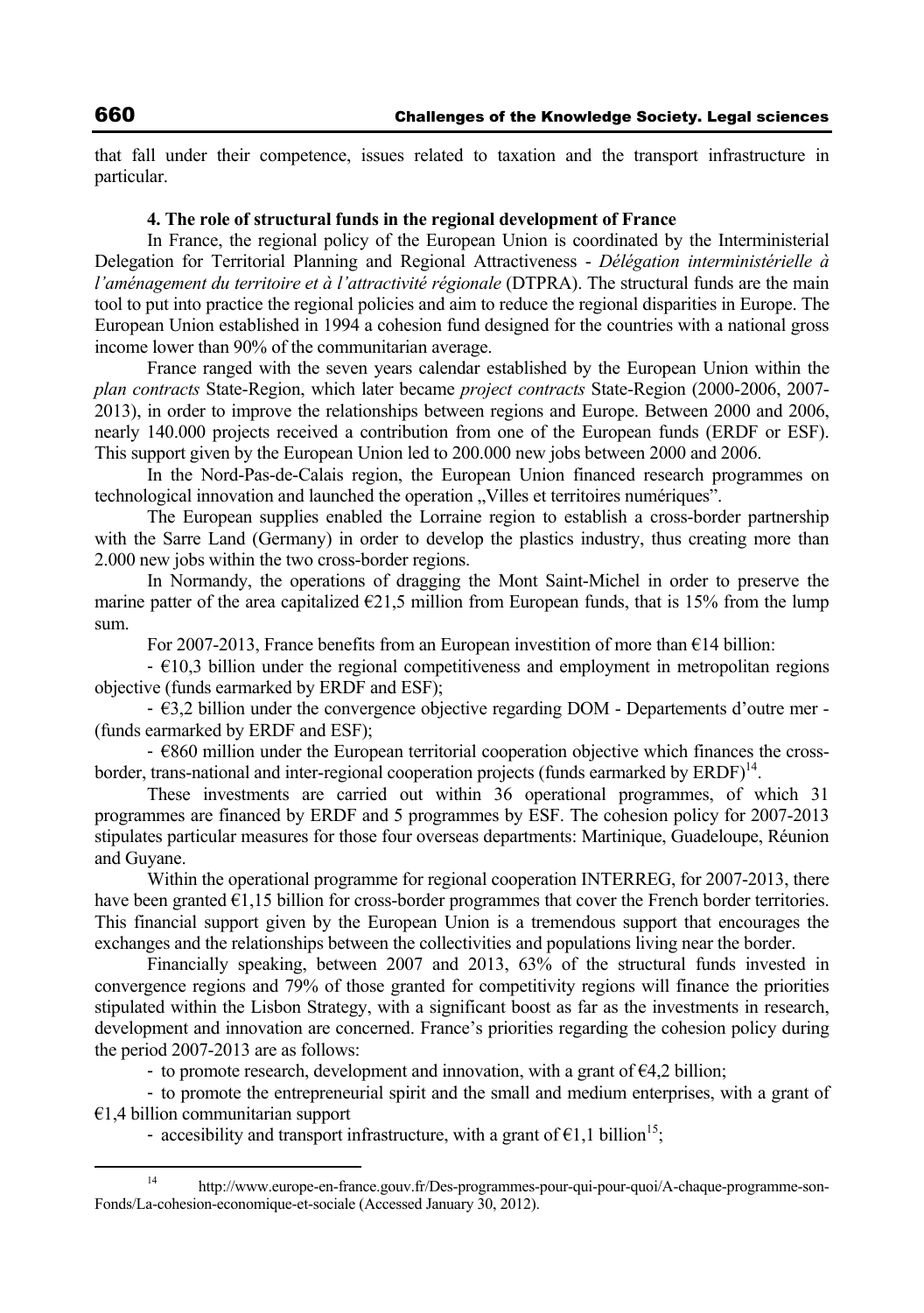- to promote workers' formation and adaptation to the new economical environment<sup>16</sup>;

- to develop informatics societies, for which France invested  $€636$  million.

The cohesion policy for the period 2007-2013 encapsulates specific measures for the four overseas departments: Martinique, Guadeloupe, Réunion şi Guyane.

- to increase the assistance funds from the structural funds (ERDF and ESF) with 85%; (FEDER and FSE) cu 85%;

- to assign a special grant, worth of €481,6 million, in order to reduce disparities in the overseas departments<sup>17</sup> due to ultra-peripheral location.

The European Commission has adopted<sup>18</sup> a draft legislative package which will frame cohesion policy for 2014-2020. The new proposals are designed to reinforce the strategic dimension of the policy and to ensure that EU investment is targeted on Europe's long-term goals for growth and jobs (*"Europe 2020"*).

The new elements in the package are:

- Concentration on *Europe 2020*;

- Better coordination of various EU actions;

- Rewarding performance;

- Sound macro-fiscal environment;

*- Reinforcing territorial cooperation;* 

- Further simplification of the policy is a guiding principle<sup>19</sup>.

Regions will continue to receive support within three (3) defined categories:

- *less developed regions*, whose GDP is below 75% of the Union average, will continue to be the top priority for the policy.

- *transition regions*, whose GDP is between 75% and 90% of the EU 27 average;

- *more developed regions*, whose GDP per capita is above 90% of the average.

#### **Conclusions**

In the report from March 2009, the Balladur Committee reached the conclusion that *region* is often perceived as a promising administrative level for the state authorities, thus making from this territorial level the center of the state services and actions reorganization.

Along with the reform of 16 December 2010 in France regarding the territorial collectivities<sup>20</sup>, France brought the cooperation between its regions and the European Union to a new level.

Whether it is trans-national, cross-border or inter-regional, the cooperation with other territorial collectivities became the base line of the French regions policies and the European regional policy as a matter-of-course.

As a member state of the European Union, France managed to absorb substantial European funds, which led to a noticeable restyle of the French territorial collectivities and regions in particular.

<sup>&</sup>lt;sup>15</sup> The aim is to develop sustainable transport facilities in order to improve the quality of services designed for the users, the road safety and to support the fight against pollution and noise.

<sup>&</sup>lt;sup>16</sup> With emphasis on developing programmes for professional training and encouraging continuous trening.<br><sup>17</sup> For Martinique, the grant is  $\epsilon$ 107 million, for Guadeloupe the grant is  $\epsilon$ 120,3 million, for Réunion the g

is  $6206$  million, and for Guyane the grant is  $648,3$  million.<br><sup>18</sup> On 6 October 2011 in Brussels.<br><sup>19</sup> http://www.ec.europa.eu (Accessed January 10, 2012).

<sup>&</sup>lt;sup>20</sup> Loi n° 2010-1563 du 16 décembre 2010 de réforme des collectivités territoriales, JORF n°0292 du 17 décembre 2010 page 22146